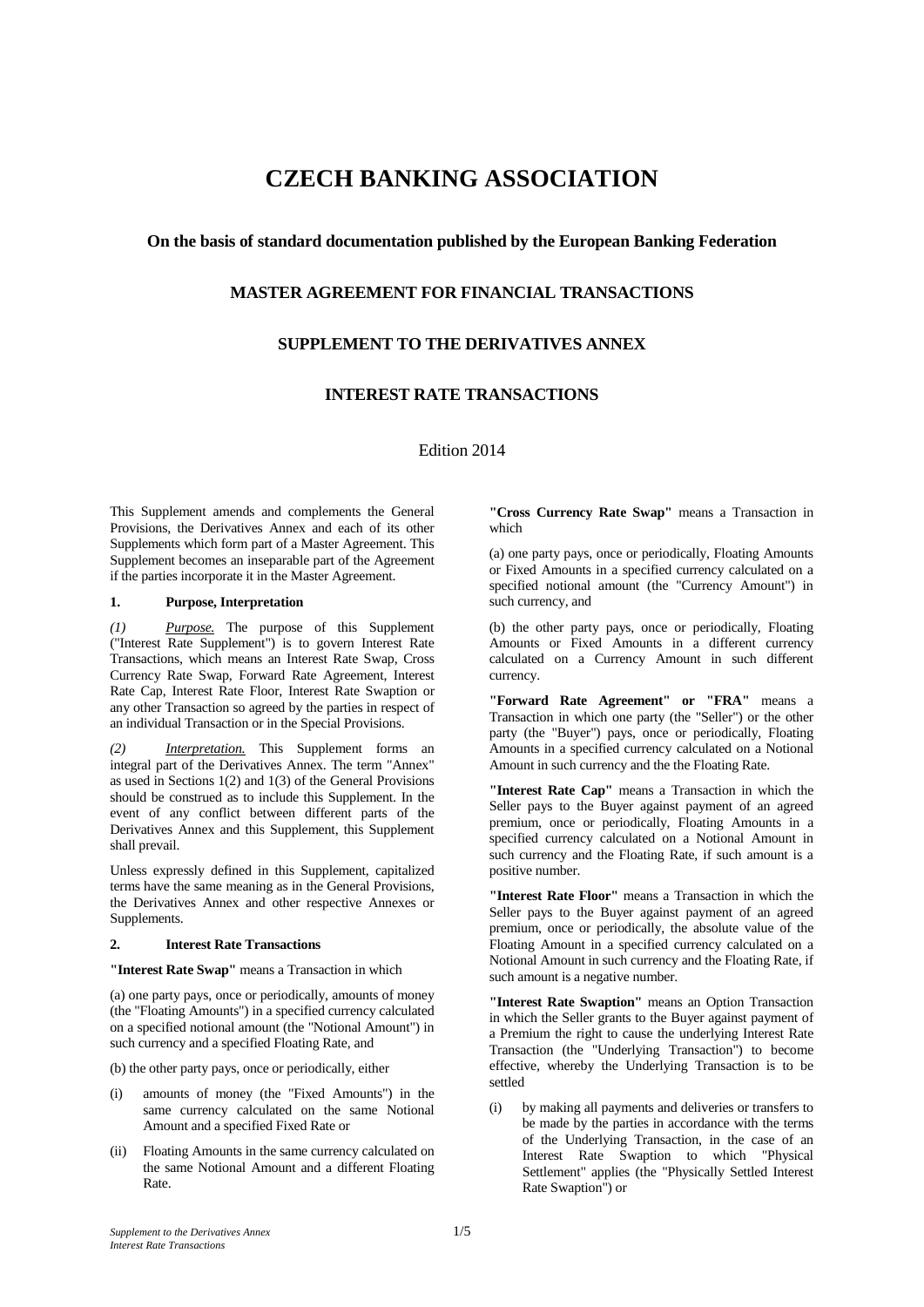(ii) in the case of an Interest Rate Swaption to which "Cash Settlement" applies (the "Cash Settled Interest Rate Swaption"), by paying the Cash Settlement Amount based on the value of the Underlying Transaction on the Valuation Date, if such value, from the Buyer's perspective, is a positive number.

## **3. Deliveries and Payments**

*(1) Interest Rate Swap and Cross Currency Rate Swap.* On each agreed Settlement Date for the payment of a Floating Amount, the party (the "Floating Amount Payer") that owes such amount shall pay the Floating Amount and on each Settlement Date for the payment of a Fixed Amount, the party (the "Fixed Amount Payer") that owes such amount shall pay the Fixed Amount.

*(2) Forward Rate Agreement.* On each agreed Settlement Date for the payment of a Floating Amount, the Seller shall pay to the Buyer the Floating Amount if such amount is a positive number and the Buyer shall pay to the Seller the Floating Amount if such amount is a negative number.

*(3) Interest Rate Cap and Interest Rate Floor.* On each agreed Settlement Date for the payment of a premium, the Buyer shall pay to the Seller the agreed premium. On each agreed Settlement Date for the payment of a Floating Amount, the Seller under an Interest Rate Cap shall pay to the Buyer the Floating Amount if such amount is a positive number and the Seller under an Interest Rate Floor shall pay to the Buyer the Floating Amount if such amount is a negative number.

*(4) Physically Settled Interest Rate Swaption.* On each agreed Premium Payment Date for a Physically Settled Interest Rate Swaption, the Buyer shall pay to the Seller the premium. If a Physically Settled Interest Rate Swaption is exercised or deemed to be exercised, on each agreed Settlement Date for the payment of a Floating Amount under the Underlying Transaction, the Floating Amount Payer shall pay the Floating Amount and on each Settlement Date agreed for the payment of a Fixed Amount under the Underlying Transaction, the Fixed Amount Payer shall pay the Fixed Amount.

*(5) Cash Settled Interest Rate Swaption.* On each agreed Premium Payment Date for a Cash Settled Interest Rate Swaption, the Buyer shall pay to the Seller the premium. If a Cash Settled Interest Rate Swaption is exercised or deemed to be exercised, on the Settlement Date for the Cash Settled Interest Rate Swaption, the Seller shall pay to the Buyer the Cash Settlement Amount, if such amount is a positive number.

## The Cash Settlement Amount is

(a) the amount agreed as such between the parties or, failing such agreement,

(b) an amount in the Cash Settlement Currency equal to the value of the Underlying Transaction as determined by the Calculation Agent on the Valuation Date in accordance with (i) the Cash Settlement Method agreed between the parties in respect of the relevant Option Transaction or, failing such agreement, (ii) Section  $7(1)(a)$  of the General Provisions and applied as if (i) the Buyer were the only Calculation Party, (ii) the respective Option Transaction were the only Transaction, (iii) the Valuation Date were the Early Termination Date, and (iv) the Cash Settlement Currency were the Base Currency.

#### **4. Calculation of Fixed Amounts and Floating Amounts**

*(1) Fixed Amounts.* The Fixed Amount payable on a Settlement Date of a Fixed Amount is the amount

(a) agreed to by the parties in respect of that Settlement Date or the Calculation Period relating to that Settlement Date or, failing such agreement,

(b) equal to the product of (i) the Calculation Amount (ii) the Fixed Rate, and (iii) the Day Count Fraction elected by the parties in respect of the Fixed Amounts.

*(2) Floating Amounts.* The Floating Amount payable on a Settlement Date of a Floating Amount is the amount

(a) if neither "Compounding" nor "Flat Compounding" is elected in respect of the relevant Transaction, equal to the product of (i) the Calculation Amount, (ii) the Floating Rate (plus or minus a spread), and (iii) the Day Count Fraction elected by the parties in respect of Floating Amounts; or

(b) if "Compounding" is elected in respect of the relevant Transaction, equal to the sum of the Compounding Period Amounts calculated for each Compounding Period in the Calculation Period relating to that Settlement Date; or

(c) if "Flat Compounding" is elected in respect of the relevant Transaction, equal to the sum of (i) the Basic Compounding Period Amounts and (ii) the Additional Compounding Period Amounts, each calculated for each Compounding Period in the Calculation Period relating to that Settlement Date.

For the purposes of the calculation of the Floating Amount and where "Compounding" or "Flat Compounding" is elected in respect of the relevant Transaction:

**"Compounding Period"** means, in relation to a Calculation Period, each period beginning with, and including, the Effective Date or a Compounding Date and ending with, but excluding, the next following Compounding Date or Termination Date.

**"Compounding Date"** means each day during the term of the relevant Transaction agreed as such by the parties, subject to adjustments in accordance with Section 3(6) of the General Provisions applicable to Period End Dates in respect of the Transaction.

**"Compounding Period Amount"** means, for each Compounding Period, an amount equal to the product of (i) the Adjusted Calculation Amount, (ii) the Floating Rate (plus or minus a spread), and (iii) the Day Count Fraction elected by the parties in respect of Floating Amounts.

**"Adjusted Calculation Amount"** means (i) in relation to the first Compounding Period in the Calculation Period, the Calculation Amount for this Calculation Period and (ii) in relation to each succeeding Compounding Period in this Calculation Period, an amount equal to the sum of the Calculation Amount for this Calculation Period and the Compounding Period Amounts for each of the preceding Compounding Periods in this Calculation Period.

**"Basic Compounding Period Amount"** means, for each Compounding Period, an amount calculated in accordance with the method indicated in subsection 2(a) above.

**"Additional Compounding Period Amount"** means, for each Compounding Period, an amount equal to the product of (i) the Flat Compounding Amount, (ii) the Floating Rate, and (iii) the Day Count Fraction elected by the parties in respect of Floating Amounts.

**"Flat Compounding Amount"** means (i) in relation to the first Compounding Period in the Calculation Period, zero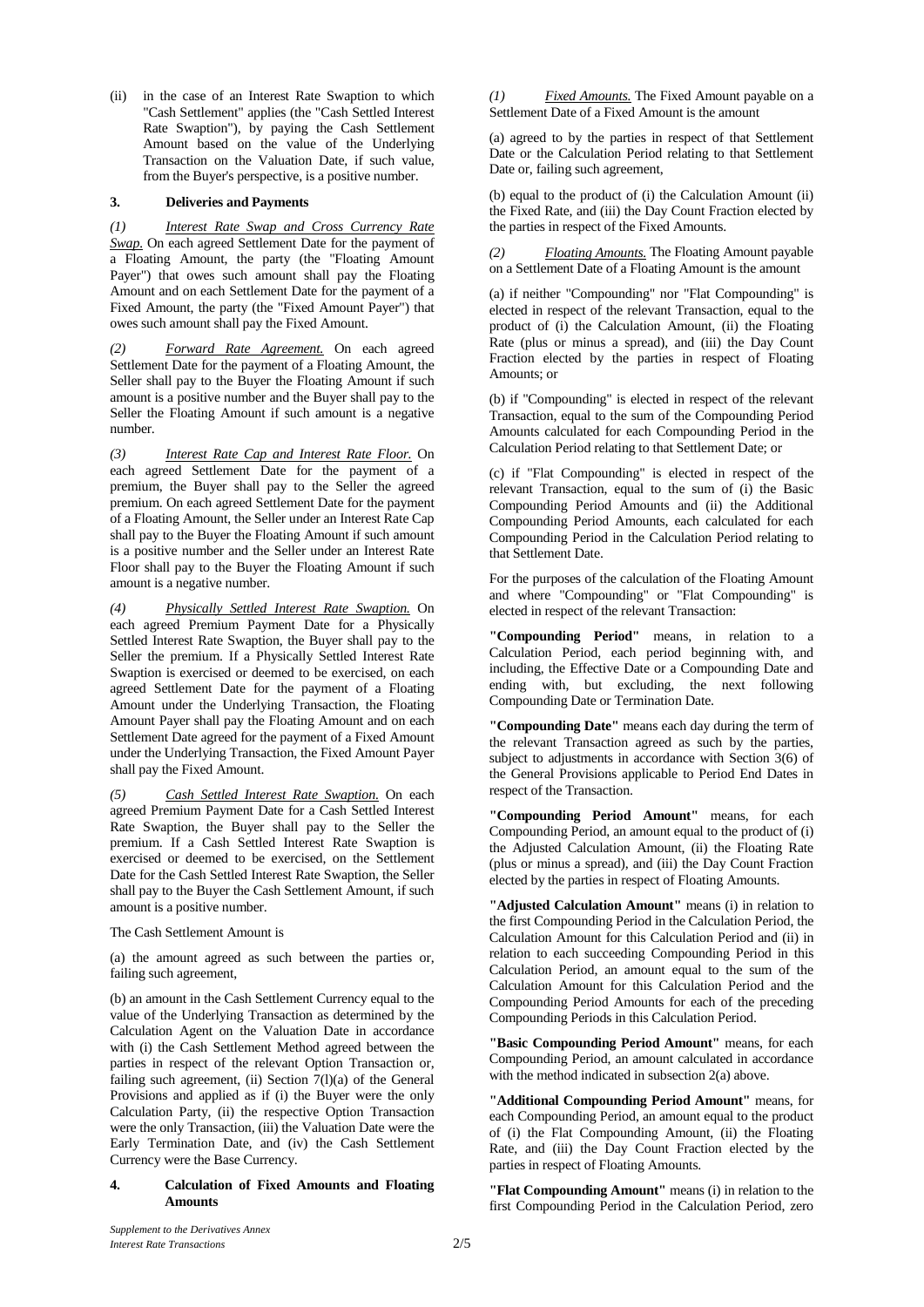and (ii) in relation to each succeeding Compounding Period in this Calculation Period, an amount equal to the sum of the Basic Compounding Period Amounts and the Additional Compounding Period Amounts for each of the preceding Compounding Periods in this Calculation Period.

*(3) Calculation Amount.* "Calculation Amount" means the Notional Amount or, as the case may be, the Currency Amount expressed in a specified currency agreed to by the parties in respect of the relevant Settlement Date or the Calculation Period relating to that Settlement Date.

*(4) Fixed Rate.* "Fixed Rate" means the interest rate expressed as a decimal figure equal to a per annum rate agreed by the parties in respect of the relevant Settlement Date or the Calculation Period relating to that Settlement Date.

#### *(5) Floating Rate.* "Floating Rate" means

(a) in respect of a Forward Rate Agreement, Interest Rate Cap and Interest Rate Floor, the difference between (i) the interest rate determined in the manner described in (b) below and (ii) the Fixed Rate, in each case expressed as a decimal figure equal to a per annum rate, and

(b) in respect of all other Interest Rate Transactions (i) the interest rate expressed as a decimal figure equal to a per annum rate agreed by the parties in respect of the relevant Settlement Date or the Calculation Period or Compounding Period relating to that Settlement Date, or, failing such agreement, (ii) if the parties agreed to a specified Floating Rate Option and either (x) only one Reset Date has been agreed by the parties in respect of the relevant Settlement Date or the Calculation Period or Compounding Period relating to that Settlement Date, the Settlement Interest Rate on that Reset Date, or (y) more than one Reset Date has been agreed by the parties in respect of the relevant Settlement Date or the Calculation Period or Compounding Period relating to that Settlement Date, the arithmetic mean of the Settlement Interest Rates for each of those Reset Dates, or (z) more than one Reset Date and "Weighted Average" has been agreed by the parties in respect of the relevant Settlement Date or the Calculation Period or Compounding Period relating to that Settlement Date, the weighted arithmetic mean of the Settlement Interest Rates for each of those Reset Dates calculated by (x) multiplying each Settlement Interest Rate by the number of days such Settlement Interest Rate is in effect, (y) determining the sum of those products, and (z) dividing such sum by the number of days in the relevant Calculation Period or Compounding Period.

**"Settlement Interest Rate"** means the interest rate expressed as a decimal figure equal to a per annum rate as determined on or in respect of the relevant Reset Date on the basis of the interest rate (i) quoted through and obtained from the Price Source specified in the agreed Floating Rate Option or, failing such agreement, (ii) determined by the Calculation Agent.

**"Floating Rate Option"** means the interest rate agreed by the parties by reference to the publication, screen or web page of an information vendor or any other price source (the "Price Source").

**"Reset Date"** means, subject to adjustments in accordance with Section 3(6) of the General Provisions, each day (i) agreed as such by the parties in respect of the relevant Transaction or (ii) determined by applying the agreed Floating Rate Option, subject to the provisions of paragraph 8 below.

*(6) Rounding.* Any interest rate used for calculating a Floating Amount or Fixed Amount shall, if not already an integral number, be rounded up or down to the nearest fifth decimal place. If the sixth decimal place is equal to five, the fifth decimal place shall be rounded up.

*(7) Day Count Fraction.* "Day Count Fraction" means, as elected by the parties in respect of calculating the Fixed Amounts or Floating Amounts or Compounding Period Amounts:

(a) "1/1" means the fraction whose numerator is 1 and whose denominator is 1.

(b) "Actual/360" means the fraction whose numerator is the actual number of days elapsed during the Calculation Period or Compounding Period and whose denominator is 360.

(c) "30E/360" means the fraction whose numerator is the number of days elapsed during the Calculation Period or Compounding Period, calculated on the basis of a year comprising 12 months of 30 days and whose denominator is 360. If the last day of the Calculation Period or Compounding Period is the last day of the month of February, the number of days elapsed during such month shall be taken as the actual number of days.

(d) "30/360" means the fraction whose numerator is the number of days elapsed during the Calculation Period or Compounding Period, calculated on the basis of a year comprising 12 months of 30 days and whose denominator is 360. If the last day of the Calculation Period or Compounding Period is the 31st day of a month and the first day of the Calculation Period or Compounding Period is a day other than the 30th or 31st day of a month, the last month of the period shall be deemed to be a month of 31 days. If the last day of the Calculation Period or Compounding Period is the last day of the month of February, the number of days elapsed during such month shall be taken as the actual number of days.

(e) "360/360 (German Master)" means the fraction whose numerator is the number of days elapsed during the Calculation Period or Compounding Period, calculated on the basis of 360-day year with 12 months of 30 days and whose denominator is 360.

(f) "Actual/365" means the fraction whose numerator is the actual number of days elapsed during the Calculation Period or Compounding Period and whose denominator is 365 or 366 in the case of a leap year. If part of the Calculation Period or Compounding Period should fall in a leap year, Actual/365 shall mean the sum of (i) the fraction whose numerator is the actual number of days elapsed during the non-leap year and whose denominator is 365 and (ii) the fraction whose numerator is the number of actual days elapsed during the leap year and whose denominator is 366.

"Actual/Fixed 365" means the fraction whose numerator is the actual number of days elapsed during the Calculation Period or Compounding Period and whose denominator is 365.

(h) "365/365 (German Master)" means the fraction whose numerator is the number of days elapsed during the Calculation Period or Compounding Period and whose denominator is 365 or 366 in the case of a leap year.

(i) "Actual/Actual AFB/FBF Master Agreement" means the fraction whose numerator is the actual number of days elapsed during the Calculation Period or Compounding Period and whose denominator is 365 (or 366 if 29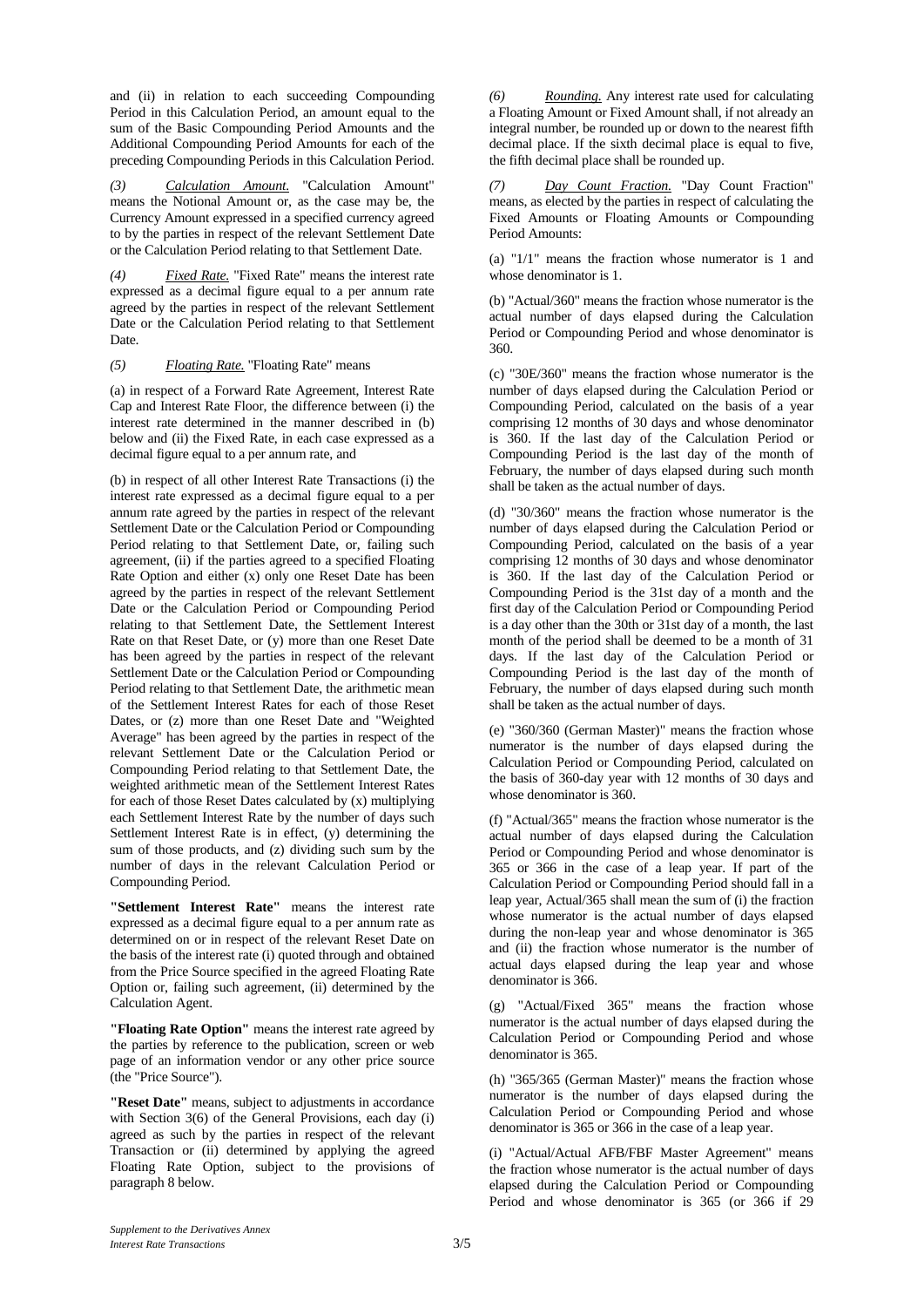February falls within the Calculation Period or Compounding Period). If the Calculation Period or Compounding Period is a term of more than one year, the basis shall be calculated as follows:

(a) the number of complete years shall be counted back from the last day of the Calculation Period or Compounding Period and

(b) this number shall be increased by the fraction for the relevant period calculated as shown above.

*(8) Determination of the Settlement Interest Rate.* Where a Floating Rate is to be determined by reference to a specified Floating Rate Option, the Calculation Agent shall notify the other party or, as the case may be, each party of the Settlement Interest Rate, the Floating Rate calculated therefrom on the Reset Date or promptly thereafter. If on a Reset Date a Price Source Disruption Event occurs and the Calculation Agent determines that such event is material,

(a) if only one Reset Date has been agreed by the parties in respect of the relevant Settlement Date or the Calculation Period or Compounding Period relating to that Settlement Date, the Reset Date shall be postponed to the first succeeding Business Day on which there is no Price Source Disruption Event, unless there is a Price Source Disruption Event relating to the relevant Floating Rate Option on each of the five Business Days immediately following the Reset Date, in which case such fifth Business Day shall be deemed to be the Reset Date and the Calculation Agent shall determine the Settlement Interest Rate on that fifth Business Day; or

(b) if more than one Reset Date has been agreed by the parties in respect of the relevant Settlement Date or the Calculation Period or Compounding Period relating to that Settlement Date, that Reset Date should be omitted and deemed to be not a relevant Reset Date, provided that if through operation of this provision there would not be a Reset Date, then (a) above will apply.

#### *(9) Price Source Disruption and Price Source Conversion.*

**"Price Source Disruption Event"** means any failure of the relevant Price Source to announce, display or publish the interest rate for the relevant Floating Rate Option or any other information necessary for determining the interest rate or a temporary or permanent discontinuance or unavailability of the Price Source. If the relevant Price Source has ceased to announce, display or publish the interest rate for the relevant Floating Rate Option and (i) if an alternative price source (the "Successor Price Source") has been agreed by the parties for the relevant Transaction or, failing such agreement, (ii) if a Successor Price Source is officially designated in the information vendor's publication, screen or web page or by the sponsor of the Floating Rate Option, the Calculation Agent will determine the Settlement Interest Rate by reference to that Successor Price Source. If no such Successor Price Source has been agreed or designated, the Calculation Agent will determine the Settlement Interest Rate by reference to a new Floating Rate Option agreed by the parties.

*(10) Correction of Published Interest Rates.* Where a Floating Rate is to be determined by reference to a specified Floating Rate Option, in the event that an interest rate announced, displayed or published by the relevant information vendor and used by the Calculation Agent for determining the Settlement Interest Rate is subsequently corrected and announced, displayed or published (in the periods stipulated for the respective information vendor in

the 2006 ISDA Definitions published by the INTERNATIONAL SWAPS AND DERIVATIVES ASSOCIATION, INC.), the Calculation Agent shall notify the other party or, as the case may be, each party of the Settlement Interest Rate, the Floating Rate calculated there from and the Floating Amount payable as a result of that correction, within 15 Business Days after the lapse of the respective period to which the rate is related. During the period from the payment of the originally calculated Floating Rate and of its corrected amount determined under this paragraph, to the difference in the Floating Rate caused as a result of such correction there will accrue interest representing the cost of funds necessary to cover such difference incurred by the party entitled to receive such difference..

# *(11) Calculation Period. Period End Date.*

**"Calculation Period"** means each period beginning with, and including, the Effective Date or a Period End Date and ending with, but excluding, the next following Period End Date or Termination Date.

## **"Period End Date"** means

(a) each day during the term of the Transaction agreed as such by the parties, or

(b) if "Eurodollar Convention" has been agreed by the parties, each day during the term of the Transaction that numerically corresponds with the preceding applicable Period End Date or Effective Date in the calendar month that is the specified number of months after the month in which such preceding applicable Period End Date or Effective Date occurred, provided that if there is no numerically corresponding day in the calendar month in which such Period End Date should occur, Period End Date will be the last Business Day of that calendar month and all subsequent Period End Dates will be the last Business Day of the calendar month that is the specified number of months after the month in which the preceding applicable Period End Date occurred and, failing such agreements,

(c) each Settlement Date, in each case subject to adjustments in accordance with Section 3(6) of the General Provisions which shall apply accordingly, provided that no such adjustment applies if "No Adjustment" has been agreed by the parties.

## *(12) Settlement Date.*

**"Settlement Date"** means in respect of the payment of a Floating Amount or Fixed Amount either

(a) each day during the term of the Transaction agreed by the parties upon which the payment of a Floating Amount or a Fixed Amount shall be made, or

(b) if "Delayed Payment" is agreed between the parties, each date that is the specified number of days after the applicable Period End Date or Termination Date, or

(c) if "Early Payment" is agreed between the parties, each date that is the specified number of days prior to the applicable Period End Date or Termination Date or, failing such agreements,

(d) each Period End Date, in each case subject to adjustments in accordance with Section 3(6) of the General Provisions.

#### **5. Provisions applicable to Option Transactions**

Unless otherwise defined in this Supplement, any term relating to Option Transactions is to be construed in